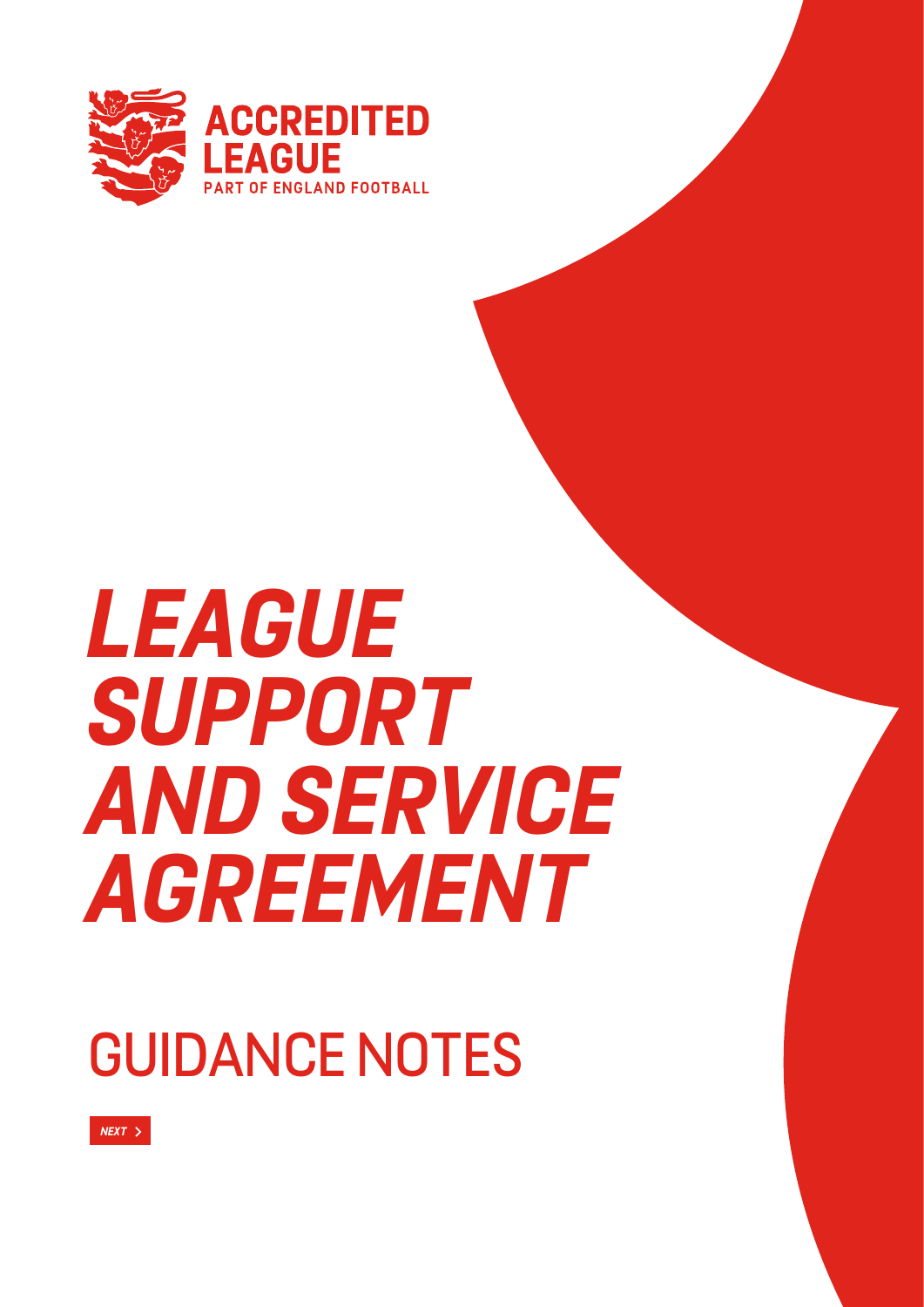# *CONTENTS*

| The delivery plan                                  | 3 |
|----------------------------------------------------|---|
| <b>Section one: League details</b>                 | 3 |
| <b>Transition</b>                                  | 4 |
| Section two: a review of last season's initiatives | 5 |
| Section three: S.W.O.T analysis                    | 5 |
| <b>Consultation summary</b>                        | 5 |
| Section four: this season's initiatives            | 6 |
| <b>Section five: County FA support</b>             | 7 |
| <b>Section six: declaration</b>                    | 8 |
| League Accreditation criteria checklist            | 8 |
| <b>Transition</b>                                  | 9 |
| The review meeting                                 | 9 |

2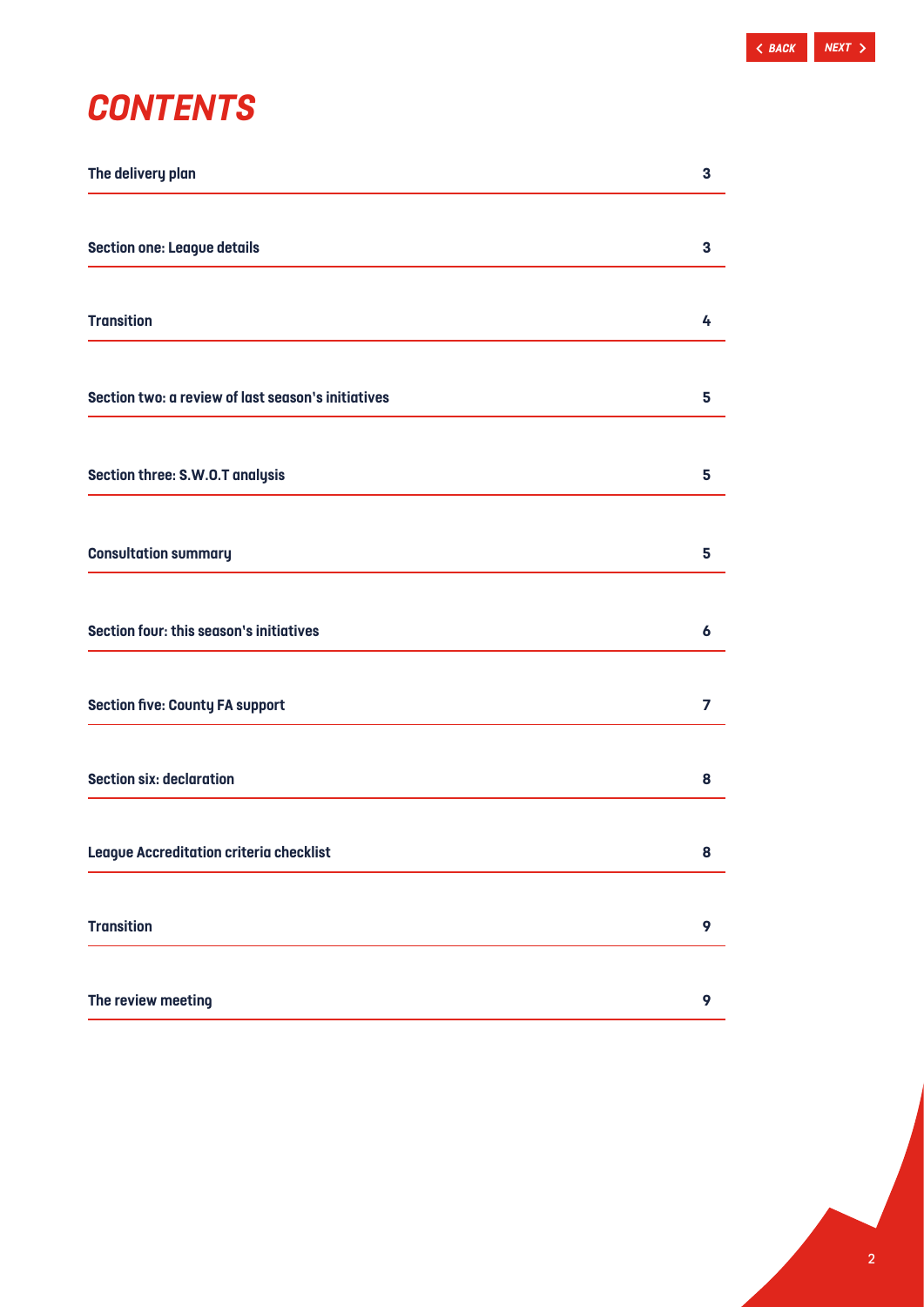# <span id="page-2-0"></span>*THE DELIVERY PLAN*

We've created these guidance notes to help Leagues and County FAs understand the England Football League Accreditation process.

Note: If your League is just short of the criteria, you are encouraged to complete and use this delivery plan to achieve the missing criteria, by working in partnership with your County FA

### **Section One: League details**

### **League Vision**

By involving as many Clubs and people as you can in the League you can establish a 'shared vision' that represents your members and clearly identifies your purpose.

For example: "Creating opportunities for all involved in the League" or "To be a League that delivers an excellent service to its member Clubs and consistently seeks to create solutions to the challenges facing those Clubs."

If you are struggling to set a League vision ask your County FA for some support around this. This might be one of your league initiatives for the season.

### **Here are a few areas that can help you evaluate your current Vision Statement or create a new one:**

Future focused – provides the "big picture" and  $\Box$ clearly describes what the League will be like in several years ┓ Directional – serves as guide to plans and strategies Specific – clear and focused enough to shape decision-making Relevant and purpose-driven – reflects the League's response to the challenges of the day Values-based – implies the set of values that are required to support the League Challenging – inspires members to do great things l I and achieve a higher level

- Unique and memorable highlights what makes the League different and why it matters
- Inspiring appealing and engages people.

If the League does not offer a full player pathway itself, it must provide supporting evidence proving a direct link to another League. This could be a letter or email dated (no more than 6 months old) from the other League's secretary approving the link.

### **Legal status**

Is the League a Company limited by guarantee, a Charity, a Community Interest Company? If not, then state none.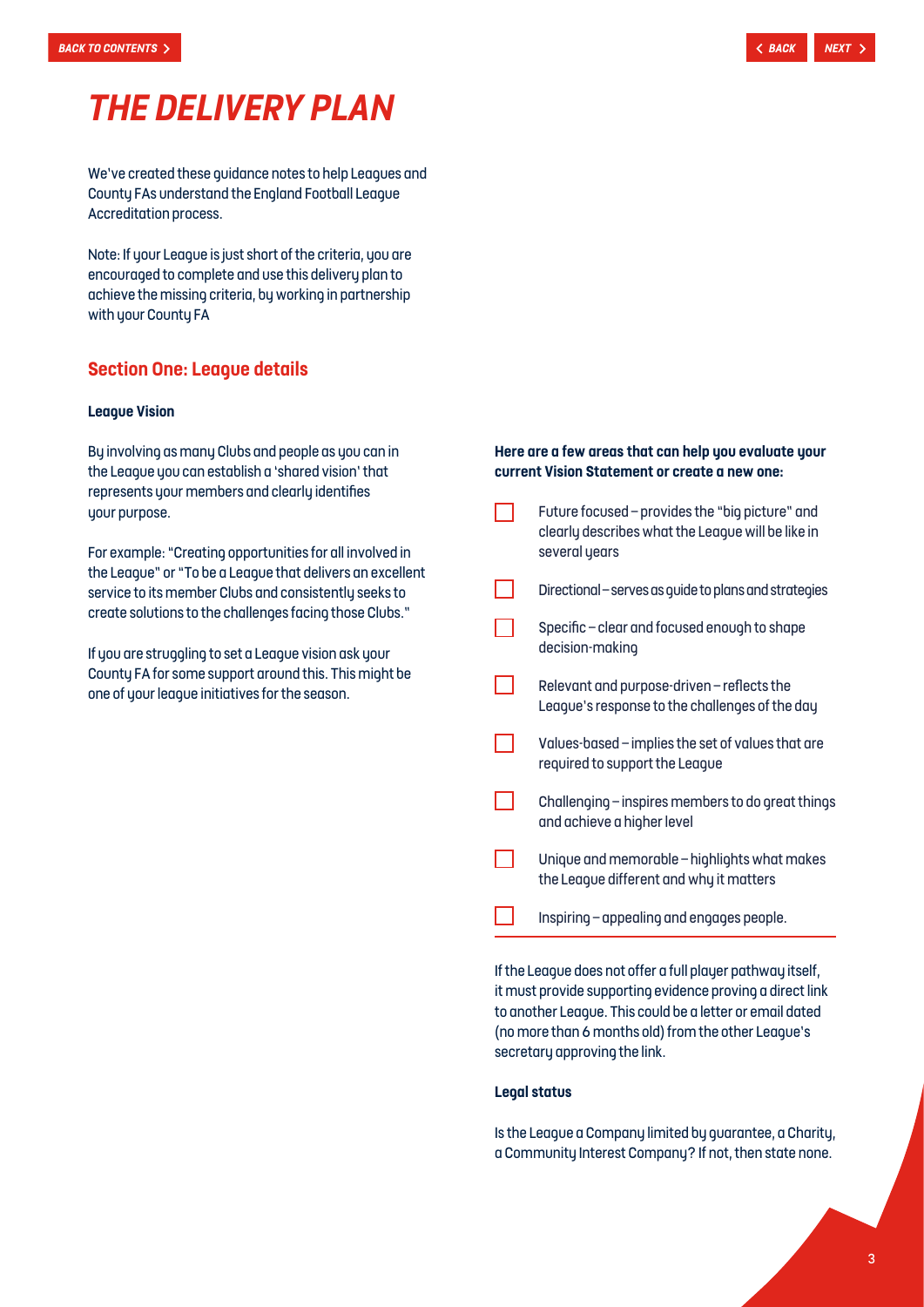<span id="page-3-0"></span>

### **Section one - League details**

| League name                                                      | Enter League name                                                                        |
|------------------------------------------------------------------|------------------------------------------------------------------------------------------|
| County FA                                                        | <b>Enter County FA</b>                                                                   |
| <b>League Vision</b>                                             | Detail links with other Leagues in terms of player pathway (provide supporting evidence) |
| League Legal status                                              | Enter details - if none, state none                                                      |
| Number of teams in League                                        | Add number of teams in League                                                            |
| Number of teams with<br><b>England Football</b><br>Accreditation | Add number of Accredited teams                                                           |
| Percentage of Clubs<br>with England Football<br>Accreditation    | Enter percentage                                                                         |
| Season when Accredited<br>League status was awarded              | Add the season date                                                                      |

# *TRANSITION*

We require Leagues to have 85% of all their teams Accredited after three years to maintain the award. To help transition from Charter Standard to League Accreditation, all existing Charter Standard Leagues will become accredited and the annual timeframe to submit a delivery plan will start, once moved to the new framework.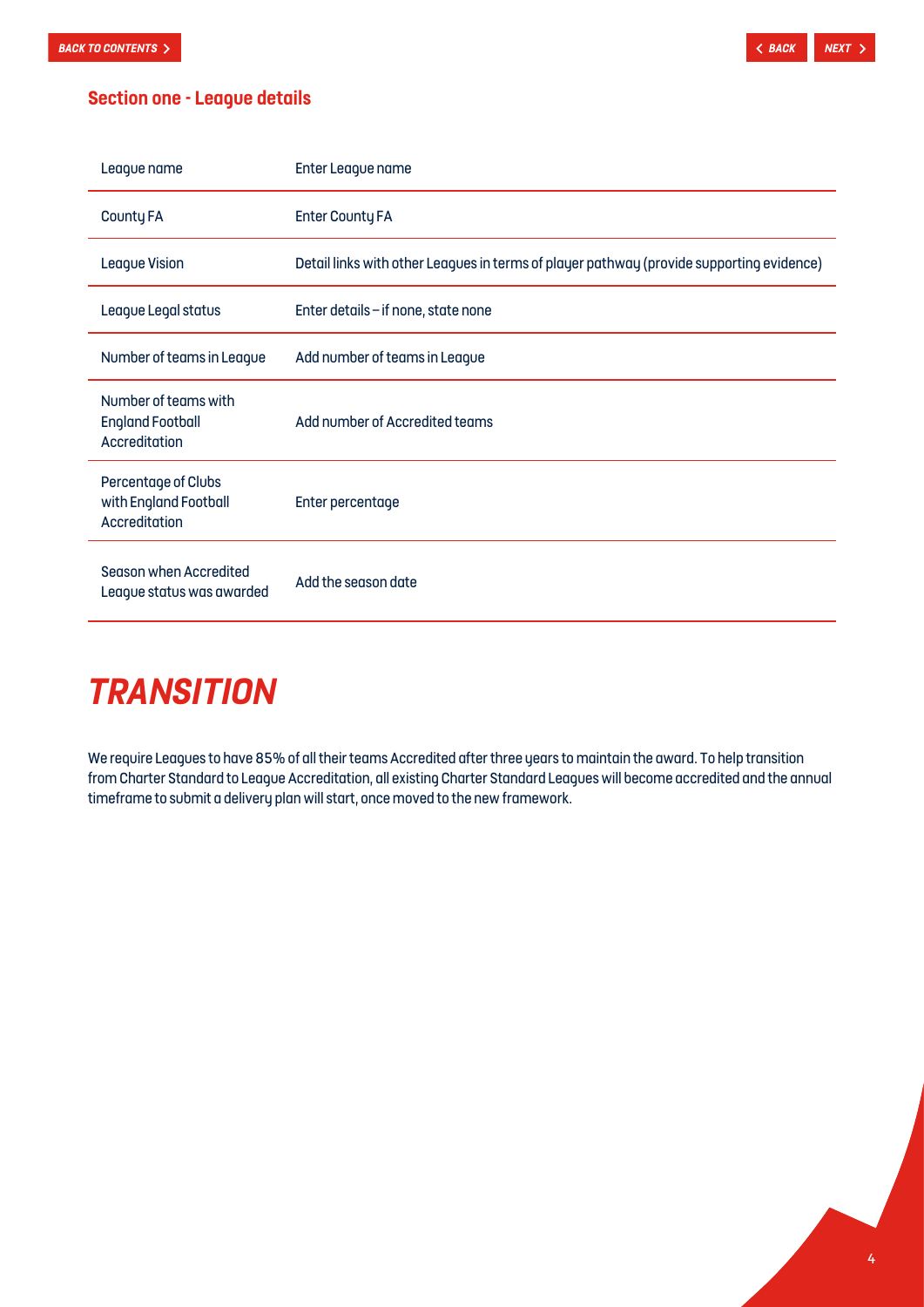### <span id="page-4-0"></span>**Section two -**

### **A review of last season's initiatives**

The purpose of this section is to reflect on what went well and what would be better if. This will help to inform the delivery initiatives for the coming season.

We ask all Leagues to list last season's initiatives along with any details of progress made since then.

If this is the first time completing the form, simply enter details of any initiatives the League performed last season.

### **Section three – S.W.O.T. Analysis**

The S.W.O.T. analysis will enable the League to focus on and demonstrate how and when it engages with its Clubs, players, spectators, referees and so on.

**Tip:** Use League cup finals, presentation evenings, and surveys.

## *CONSULTATION SUMMARY*

### **Example**

**Who have you consulted? Consultation methods** 

Consulted all our players, coaches, Club officials, referees. We consulted with the County FA Youth Council

We held a League survey that we promoted on the League newsletters, website and social media channels. We attend local Referee Association meetings.

We attend the County FA Youth Council meeting.

We held a League development day.

### **Example**

Please enter below the Strengths, Weaknesses, Opportunities and Threats that the League faces:

| <b>Strengths:</b>                                                                                   | Weaknesses:                               |
|-----------------------------------------------------------------------------------------------------|-------------------------------------------|
| Quality and size of Clubs<br>Quality and quantity of match officials<br>Relationship with County FA | Quality of pitches<br>Use of social media |
|                                                                                                     |                                           |
| <b>Opportunities:</b>                                                                               | Threats:                                  |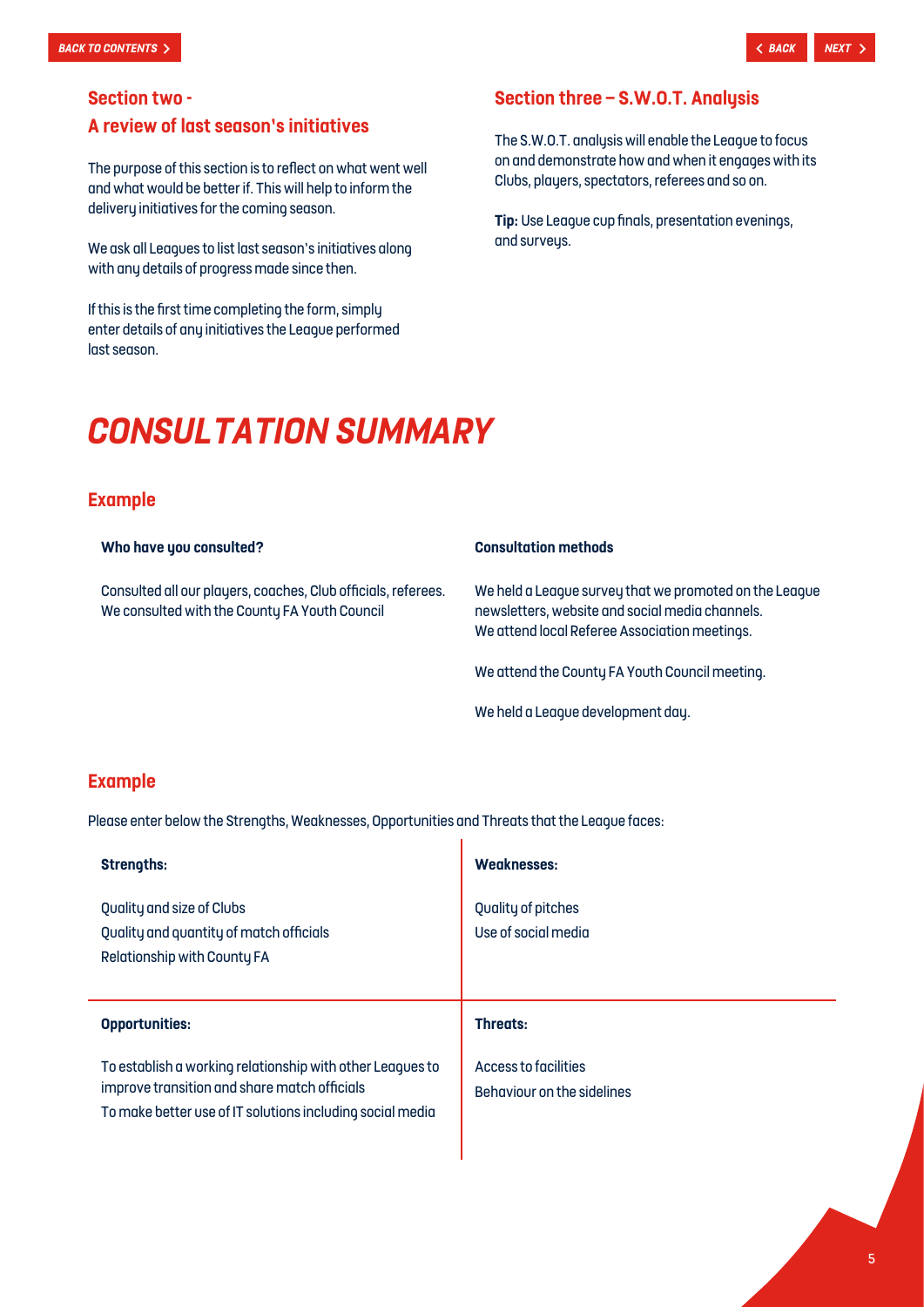### <span id="page-5-0"></span>**Section four - This season's initiatives**

In a change to the process of previous seasons, we ask Leagues to focus on just one initiative in each area.

Those initiatives don't have to be finished within that season, but we'll review them when the application form is submitted annually.

**Leagues must select a minimum of five of England Football Accredited initiatives listed below.**

|                                                                                                            | <u>ootoan mooroantoa mituativoo notoa oolow.</u> |                                               |              |  |                                                                            |  |
|------------------------------------------------------------------------------------------------------------|--------------------------------------------------|-----------------------------------------------|--------------|--|----------------------------------------------------------------------------|--|
| <b>Topic</b>                                                                                               |                                                  |                                               |              |  |                                                                            |  |
| By:                                                                                                        |                                                  | Insert date                                   | Measurables: |  | What does success look like?                                               |  |
| <b>Description:</b><br>What are you going to do and how are you ging to do it? Include any costs involved. |                                                  |                                               |              |  |                                                                            |  |
|                                                                                                            |                                                  | <b>Safeguarding</b>                           |              |  | <b>Respect</b>                                                             |  |
|                                                                                                            |                                                  | Is this embedded in the League? How is it?    |              |  | You will need to demonstrate that your League:                             |  |
|                                                                                                            |                                                  | How can you further embed safeguarding?       |              |  | Promotes the adoption of Respect by all member                             |  |
|                                                                                                            | your League?                                     | Who checks and challenges safeguarding within |              |  | Clubs by providing a pre-season briefing and<br>regular management updates |  |

H

 $\Box$ 

 $\Box$ 

Offers Respect Awards to incentivise and

recognise positive and improved Club behaviours

Displays a commitment to Respect by incorporating branding on League websites, handbooks, social media platforms or at key events such as cup finals

Has a named person on the League committee responsible for the promotion of Respect

Monitors and implements measures such as use of touchline barriers or spectator lines, use of technical areas, consideration for Referees

Requires all Clubs to submit Respect Marks follow-

Makes proactive use of Respect Marks to improve

Improves the levels of positive Respect marks

Supports England Football, The FA or CFA campaigns to improve the environment of

ing the completion of fixtures

standards of behaviour

year to year

youth football

6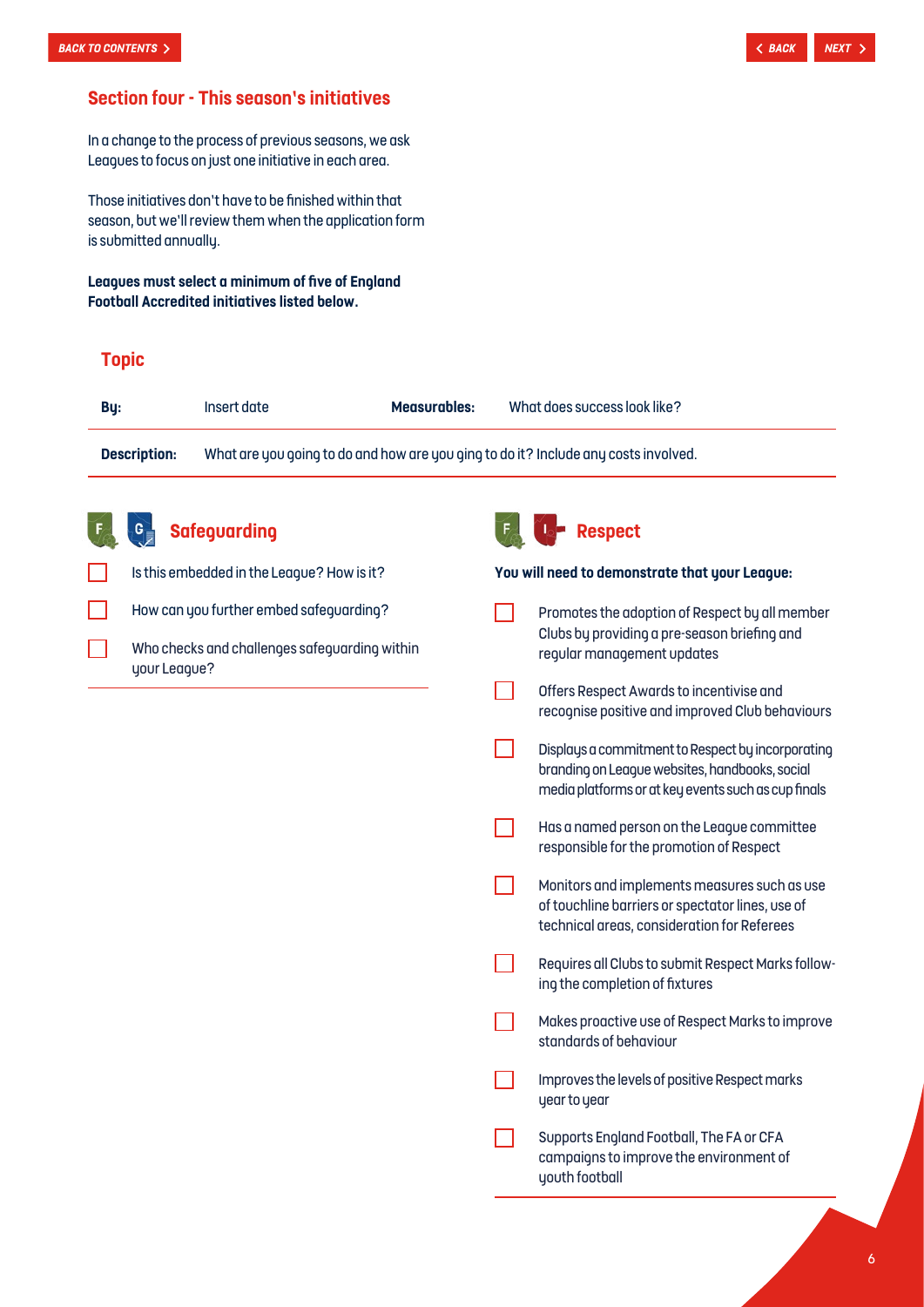<span id="page-6-0"></span>

# **C<sub>O</sub>**F

### **Engaging players**

How do you engage with players?

Are your rules player focused (rolling subs, flexible kick off times etc)?

### **Finding volunteers - workforce succession planning**

Where is the talent within the League to possibly be the next Chair, Secretary, Treasurer etc?

Are you looking outside football for potential volunteers?

Do you have defined roles for each League role?

### **League initiatives**

Add a minimum of two and max of five initiatives that the League wants to achieve.

They could follow the England Football themes or introduce new ones. For example, sponsorship – look to have a sponsor by the end of the season when the existing deal expires. Or they could develop their facilities, should the League want to go down central venue football or futsal.

### **Section five - County FA support**

Explain and document how you will support the League to achieve its initiatives. As a CFA you may want to complete this section and then hold a review meeting with the League to clarify any initiatives and how the CFA will support them.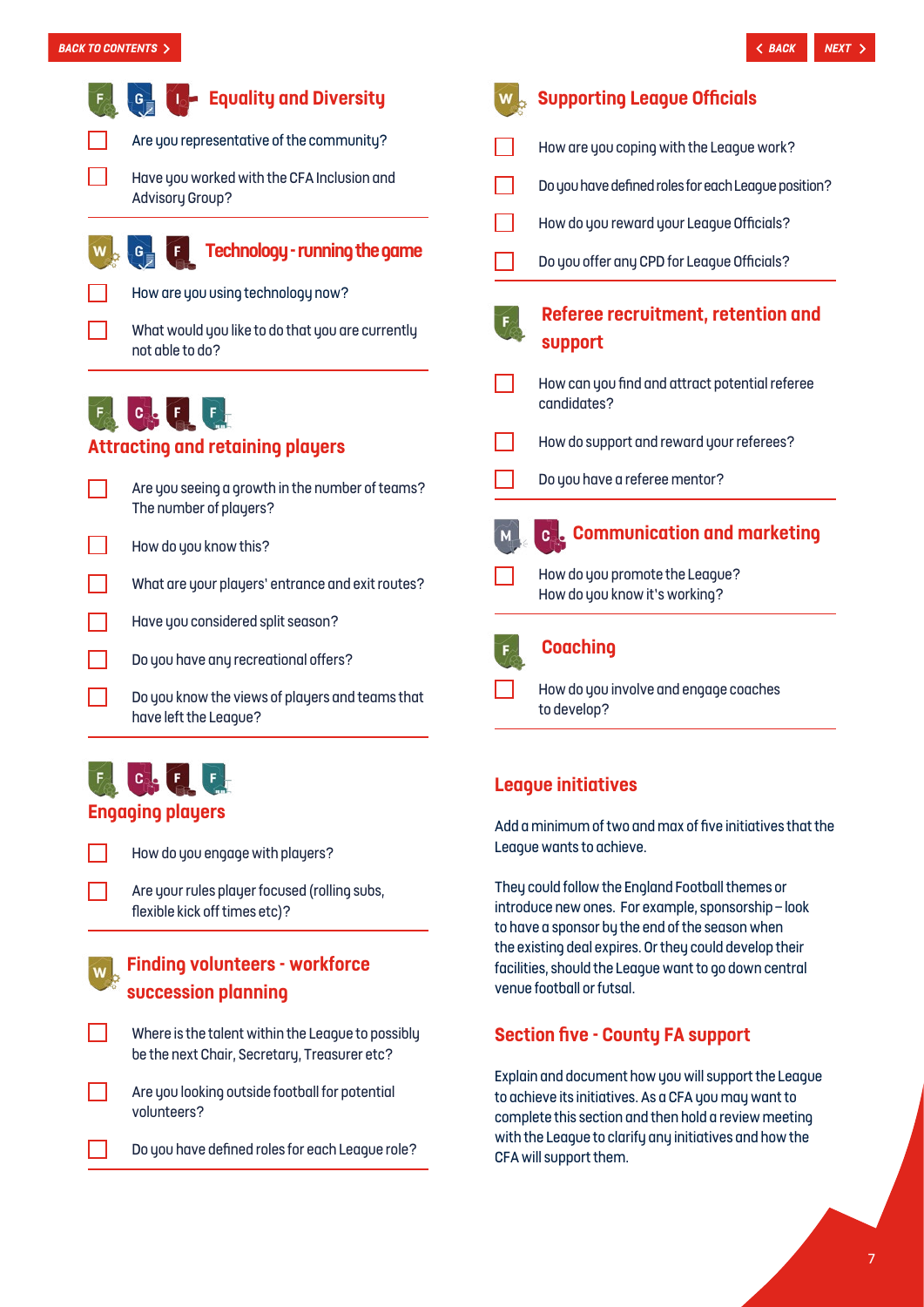### <span id="page-7-0"></span>**Section six – declaration**

In this section we ask the League Officer that oversees the League Development Plan process to sign the document off as being a true and accurate record, and ask the parent County FA to sign the plan off on the basis that: (a) the initiatives the League has listed align to the County FA's local objectives and

(b), that the County FA have been fully embedded in the process to create the plan.

If a League does not engage with their parent County FA, The FA reserve the right not to award the Accreditation.

To be awarded the Accreditation the League must meet the following criteria.

# *LEAGUE ACCREDITATION CRITERIA CHECKLIST*

| <b>Criteria</b>                                                                                                                          | <b>Yes</b> | <b>No</b> |
|------------------------------------------------------------------------------------------------------------------------------------------|------------|-----------|
| A sanctioned League                                                                                                                      |            |           |
| The League has its own bank account                                                                                                      |            |           |
| The League has accreditation on its League agenda and minutes                                                                            |            |           |
| The League has signed up to The Football Leadership Diversity Code                                                                       |            |           |
| Completed Delivery Plan agreed by the League and County FA                                                                               |            |           |
| Links to another League if not offering a full player pathway                                                                            |            |           |
| Must have 60% of teams with the Club Accreditation award when first<br>applying and then have 3 years to reach a minimum of 85% of teams |            |           |

If the Leagues is short of the criteria, then they can still complete the delivery plan and should be strongly encouraged to do so. This will then enable the League to gain the support it requires to achieve the criteria and once met can be awarded.

The areas missing should be recorded along with the actions the League will be taking along with the support the County FA will be giving to tackle the missing areas.

### **Process**

- 1. League submits application
- 2. CFA review application across the whole of the CFA involving all departments.
- 3. CFA arranges development meeting with the League (work though the sections and add to the development plan together – this should be a partnership document).
- 4. CFA and League agree and sign-off the plan.
- 5. CFA submit the delivery plan to England Football.